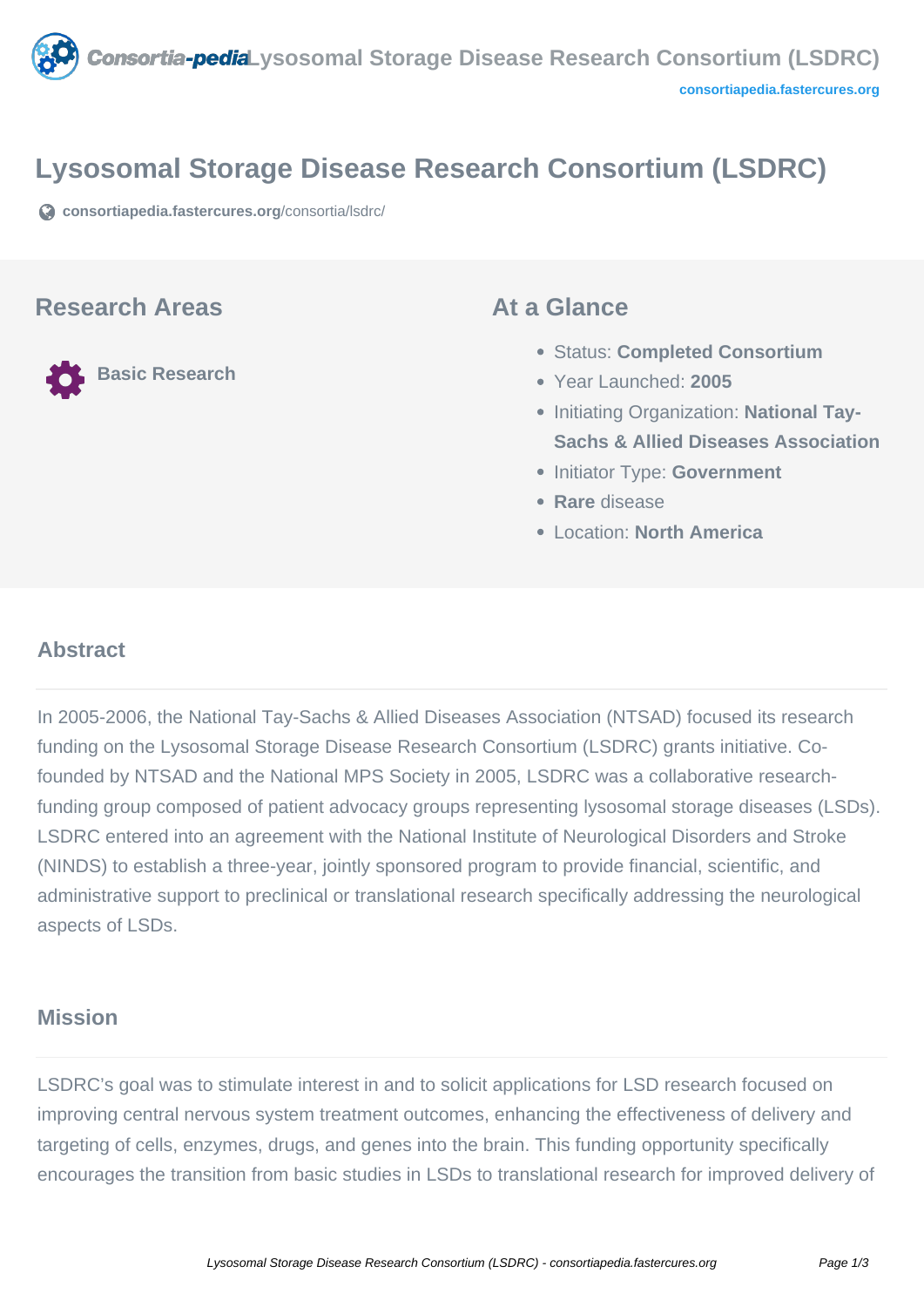

therapeutic cells, proteins, genes, and small molecules across the blood-brain barrier.

 The Review Committee prioritized applications needing additional targeted research that would improve the principal investigator's opportunity of receiving National Institutes of Health (NIH) funding. Thirteen investigators received a total of \$360,000 in LSDRC grants over the period 2006-2008. Of these investigators, six received NIH follow-on grants which is a higher than average success rate.

# **Patent Engagement**

The LSDRC patient advocacy group partners were as follows:

 National MPS Society, Inc. National Tay-Sachs & Allied Diseases Association, Inc. The Canadian Society for Mucopolysaccharide & Related Diseases, Inc. The Sanfilippo Syndrome Medical Research Foundation, Inc. Hunter's Hope Foundation National Niemann-Pick Disease Foundation

# **Links/Social Media Feed**

| Other website            | http://www.ntsad.org/index.php/research-we-<br>fund/lysosomal-storage-disease-research-consortium |
|--------------------------|---------------------------------------------------------------------------------------------------|
| <b>Points of Contact</b> |                                                                                                   |
| info@ntsad.org           |                                                                                                   |

### **Sponsors & Partners**

Hunter's Hope Foundation National Institute of Neurological Disorders and